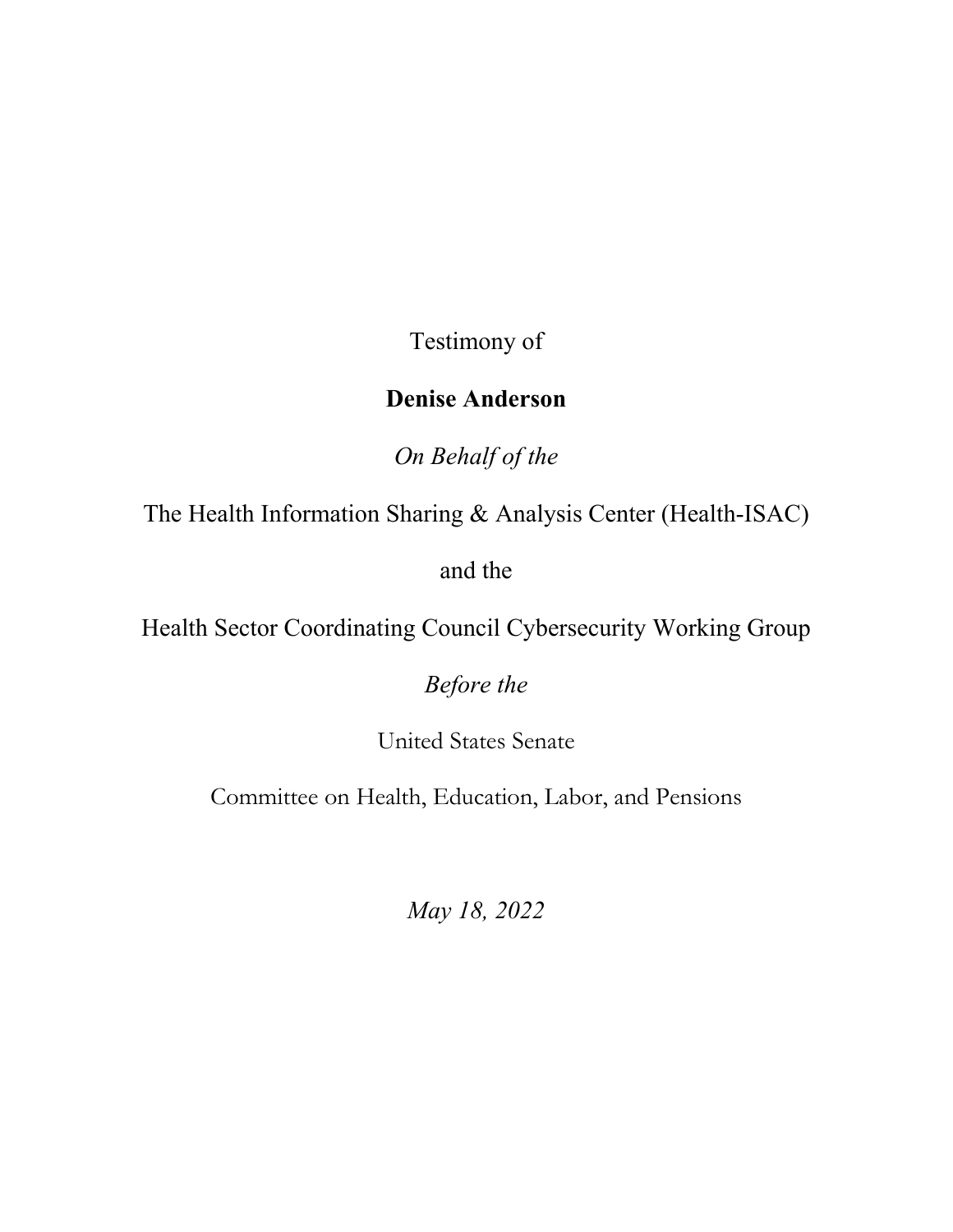### **ISAC BACKGROUND**

Chair Murray, Ranking Member Burr, and members of the Committee, my name is Denise Anderson. I am President and CEO of the Health Information Sharing & Analysis Center (Health-ISAC), Chair of the National Council of ISACs (NCI) and serve on the Executive Committee of the Health Sector Coordinating Council Cybersecurity Working Group (HSCC CWG). I want to thank you for this opportunity to address the Committee on Health, Education, Labor, and Pensions about the industry perspective on cybersecurity threats to the Health sector and the resulting challenges and impacts, as well as the activities the sector is undertaking to combat these threats including collaborating and coordinating within, between and across the public and private critical infrastructure sectors.

ISACs were formed in response to the 1998 Presidential Decision Directive 63 (PDD 63), which called for the public and private sectors to work together to address cyber threats to the nation's critical infrastructures. After 9/11, in response to Homeland Security Presidential Directive 7 (its 2013 successor, Presidential Policy Directive 21) and the Homeland Security Act, ISACs expanded their role to encompass physical threats to their respective sectors. Many ISACs have been in existence over a decade and in some cases over two decades.

ISACs are industry driven, trusted communities that promote the sharing of timely, actionable, and reliable information for their respective critical infrastructure sectors and provide forums for owner and operator sharing around threats, incidents, vulnerabilities, best practices, and mitigation strategies. ISACs are operational in nature and have strong reach into their sectors to gather and disseminate information quickly and efficiently. ISACs have been thriving and

Health-ISAC and Sector Coordinating Council Cybersecurity Working Group Page 2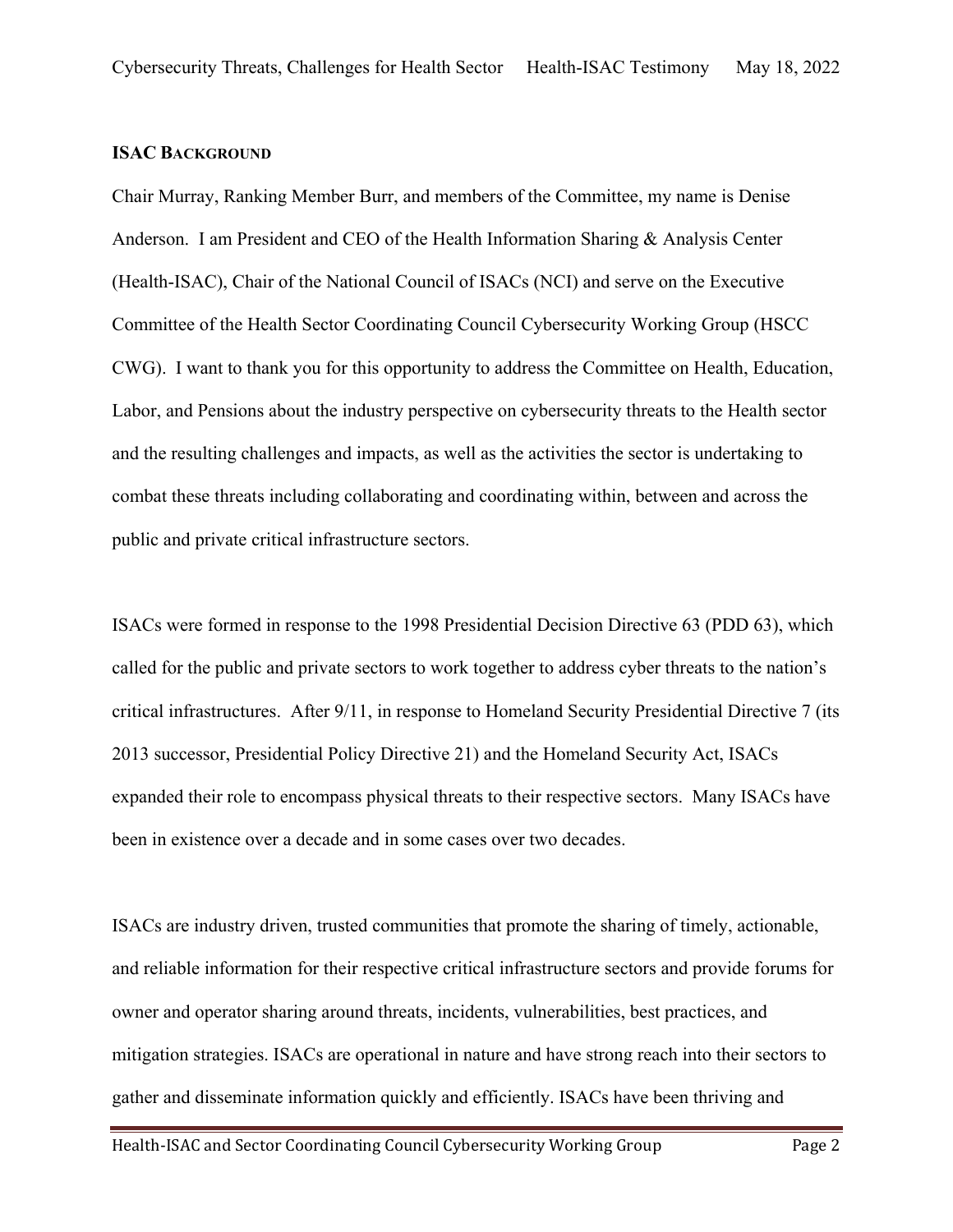growing in recent years as owners and operators have seen the benefit to participating in these trusted communities, which is a testament to the value ISACs deliver to their members. ISACs coordinate with each other through the National Council of ISACs (NCI), a voluntary organization formed in 2003.

#### **HEALTH-ISAC BACKGROUND**

Health-ISAC, (www.h-isac.org) founded in 2010, is a 501(c)6 nonprofit organization and is funded primarily by its member firms through member dues. Since 2010 the membership has expanded to over 700 organizations including healthcare delivery organizations (HDOs), providers, academic medical centers, medical research and development centers, medical materials manufacturers and distributors, pharmaceutical and medical device manufacturers, retail pharmacies, laboratories and radiological centers, telehealth providers, electronic health record providers and payers representing approximately two-thirds of the US Health and Public Health GDP\*.

Health-ISAC members represent 79 percent of the top 103 hospital chains in the United States, 61 percent of the top 51 global medical device manufacturers, 84 percent of the top 25 global pharmaceutical manufacturers, 93 percent of Fortune 500 healthcare companies in the United States and 86 percent of electronic health record providers in the United States. Our members range from small organizations with less than one million dollars in annual revenue to large Fortune 50 organizations with over 238 billion dollars in annual revenue.

<sup>\*</sup>Based on the annual revenue of all Health-ISAC member organizations. (\$2.3 Trillion).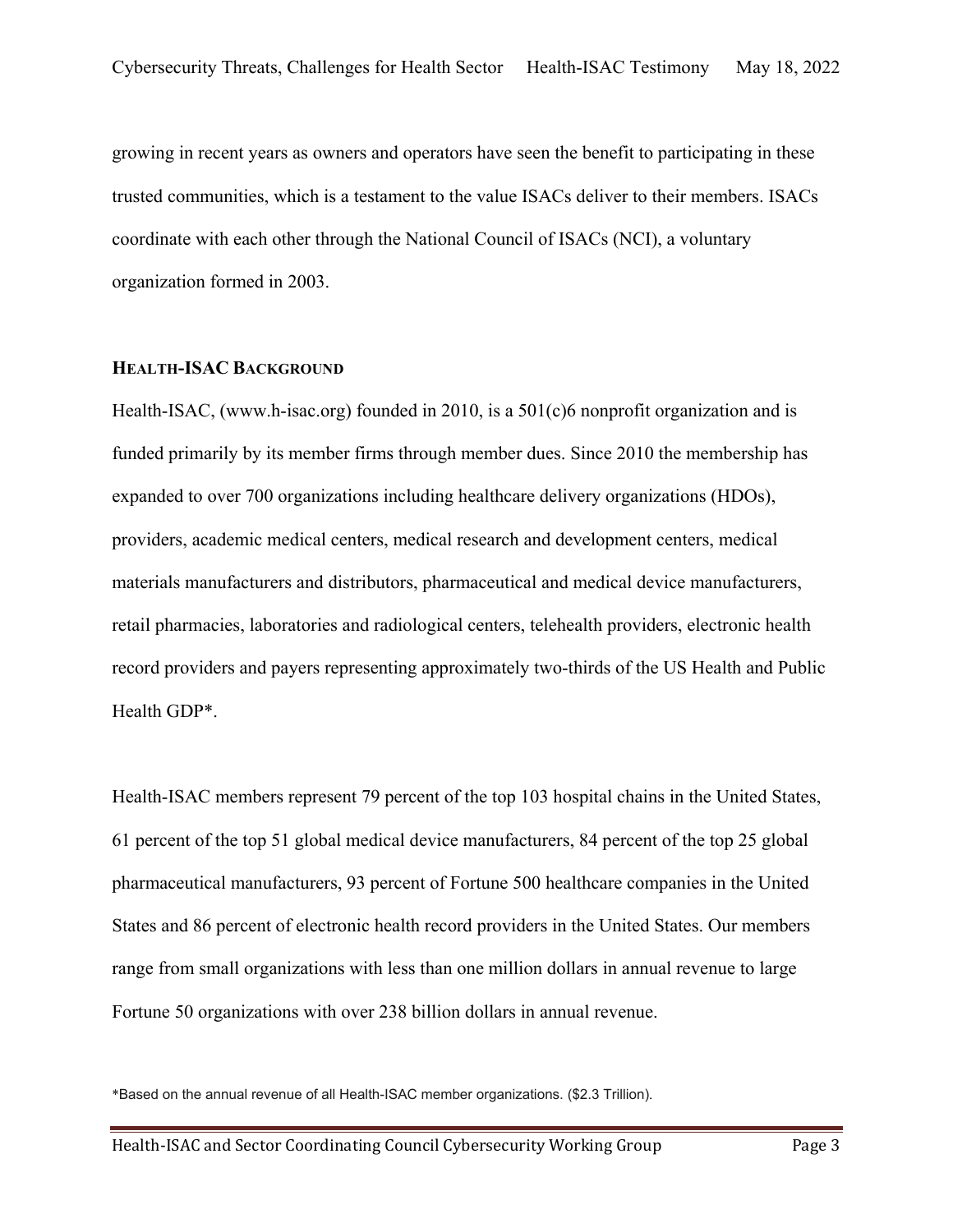Health-ISAC is a global organization that has members headquartered in over 20 countries and membership is growing rapidly. Health-ISAC saw its largest member growth ever in 2021.

The mission of Health-ISAC is to empower trusted relationships in the global healthcare industry to prevent, detect and respond to cyber- and physical security events so that members can focus on improving health and saving lives.

Besides offering a trusted forum and community for sharing information around threats, vulnerabilities, best practices and mitigation strategies, Health-ISAC offers a number of other services such as global workshops and webinars, four annual summits – two in the United States, one in Europe and one in Asia, daily cyber and physical reports, alerts, targeted threat alerts, a monthly newsletter, a weekly blog on cybersecurity issues in healthcare, white papers, monthly member-only threat briefings, monthly podcasts, exercises, special interest groups, a number of working groups and committees and various technical tools and partner programs for members to use in their environments. In addition, the Health-ISAC Threat Intelligence Committee (TIC) sets the sector cyber threat level monthly, or as needed, and provides valuable insight and mitigation strategies when threats arise, or incidents occur.

Health-ISAC has numerous sharing and collaboration channels, including platforms where hundreds of thousands of actionable indicators and threat actor tactics, techniques, and procedures (TTPs) are shared. Health-ISAC was one of the first organizations to adopt STIX and TAXII, which are protocols for automated indicator and intelligence sharing and fosters a robust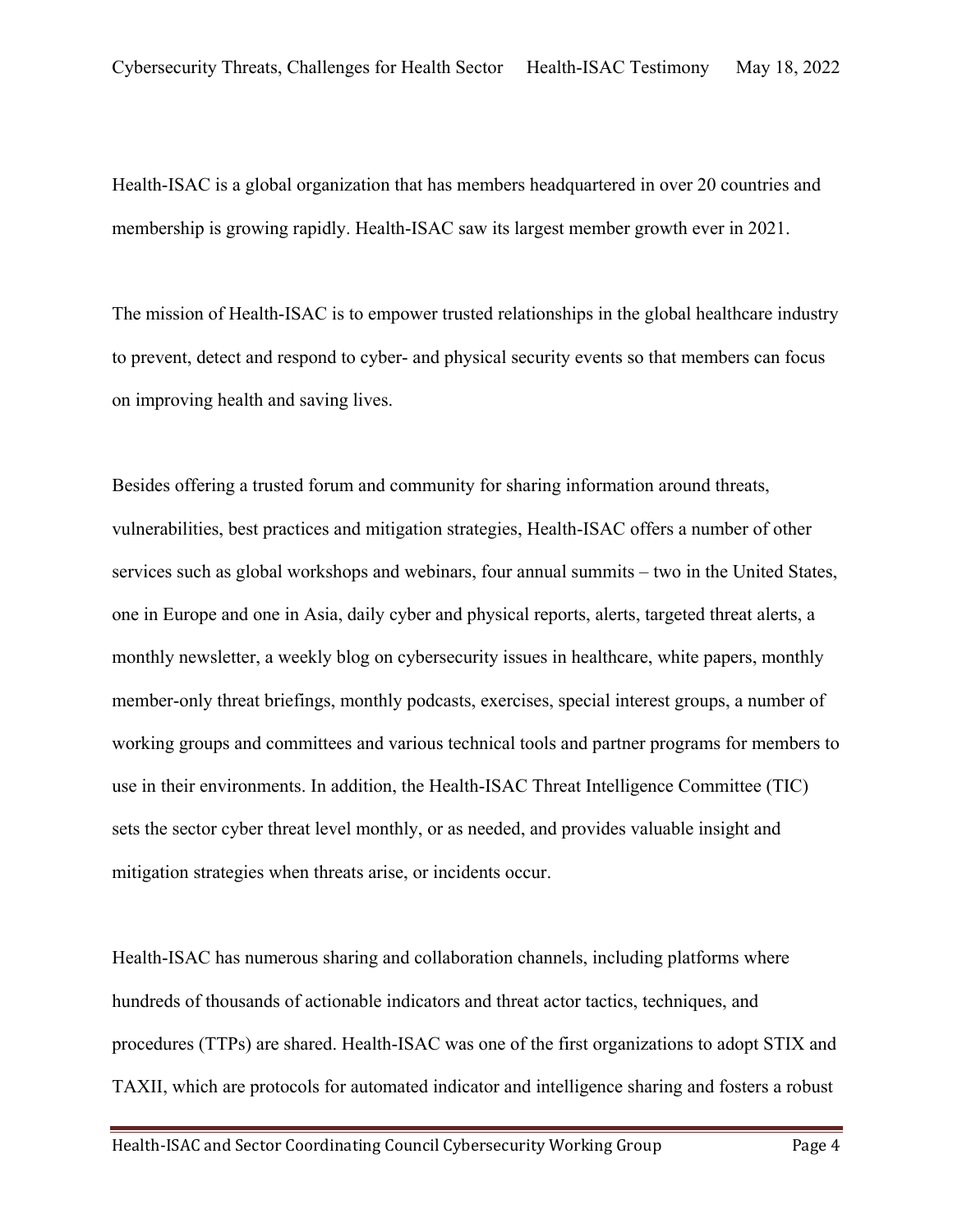member machine-to-machine sharing environment. Health-ISAC uses the Traffic Light Protocol, (TLP) an information owner dissemination determination protocol for sharing of information. TLP RED is the most restricted sharing protocol, with TLP WHITE, the broadest. Over 100,000 individuals have access to our TLP GREEN and TLP WHITE alerts.

In 2021, for example, Health-ISAC:

- Provided alerts, papers, webinars, thought leadership and facilitated collaboration on myriad incidents during the year including SolarWinds, Accelion, ProxyLogon, PrintNightmare, VPN Vulnerabilities, in Fortinet, Pulse and Citrix, Colonial Pipeline, JBS Meats, Irish National Health Service, Kaseya, Geopolitical Tensions, Hurricane Ida and other physical threats, and Log4j.
- Added 119 new members amounting to a member community of over 5,500 individuals.
- Nearly tripled the number of member organizations using automated indicator sharing.
- Conducted twelve highly attended *Monthly Member Threat Briefings,* published 242 *Finished Intelligence Reports*, sent over 419 *Targeted Alerts,* held ten *Threat Operations Center* (*TOC) Spotlight* threat and vulnerability webinars, and distributed over 65,812 actionable indicators of compromise.
- Worked with security researchers to develop four pre-public alerts and vulnerability notifications impacting millions of medical devices.
- Stood up several new programs including a new webinar program, *Continue the Conversation* for members to bring subject matter expert panels and discussions around hot topics from the chat channels, the Microsoft Patch Tuesday Podcast and TOC Open House Office Hours.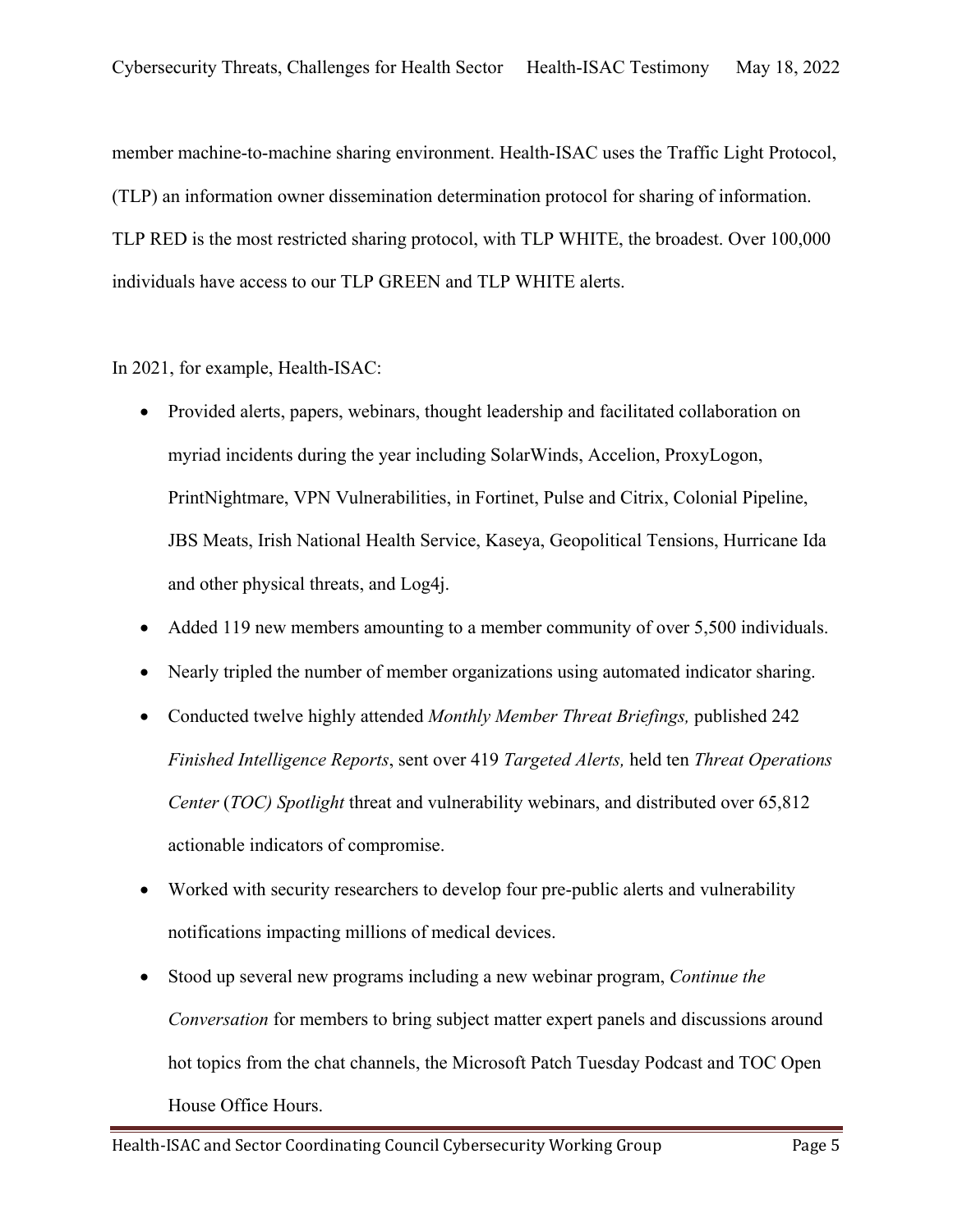- Hosted an Analytics Training Workshop, offered 63 webinars, and held three successful global in-person Summits, with our Fall Summit attendance close to pre-pandemic numbers. Health-ISAC also conducted nine customized exercises and in 2022 published an After-Action report from our 2021 *Rethinking Resiliency* exercise series.
- Planned, and held the Hobby Exercise, a tabletop exercise designed to engage the Health sector and strategic partners, including those in government, on significant security and resilience challenges. The overarching objective is to inform and provide opportunities for continuous organizational improvement while increasing Health sector resiliency. The annual exercise is named for Oveta Culp Hobby, the first U.S. Secretary of Health, Education and Welfare. The 2021 After-Action Report illustrating findings from the exercise was recently published in March of 2022.
- Worked with Cisco to conduct a well-received 2-day Leadership Development Course for rising CISOs at the 2021 Fall Summit. This was also held at our Spring Summit in May of 2022.
- Produced four whitepapers, developed Pharmaceutical and Supply Chain Guidance for practitioners and healthcare CISOs, and expanded physical threat information deliverables for Health sector organizations. Also published *Full* and *Lite* versions of copyrighted *Health-ISAC Questionnaires* for Third-Party Risk Management. In 2022 we also published a whitepaper on *Securing the Modern Pharmaceutical Supply Chain*.
- Offered valuable tools for members such as third-party risk management, digital risk protection and internet traffic visualization through our Community Services Program.
- Facilitated five Committees, over 15 Working Groups and three Councils devoted to topics such as Cybersecurity Analytics, Information Security Incident Response, Security

Health-ISAC and Sector Coordinating Council Cybersecurity Working Group Page 6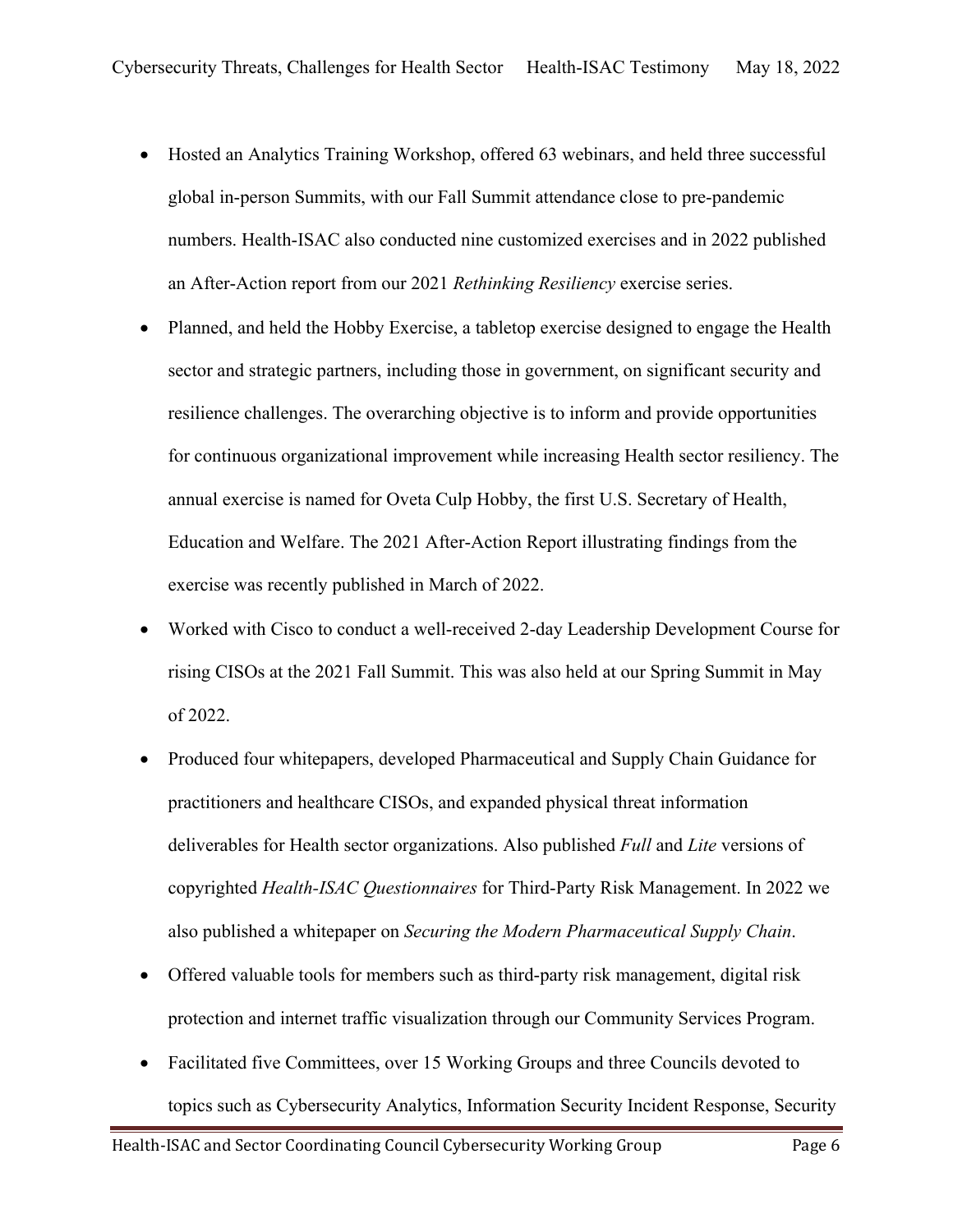Engineering and Architecture, Business Resiliency and Cybersecurity Awareness and Training.

- Continued to build on our work to improve security across the Medical Device Community with over 25 medical device public advisories, two Food and Drug Administration (FDA) Town Halls at Health-ISAC Summits and curated medical device information related to Log4j and other vulnerabilities on the Health-ISAC website. Our Medical Device Cybersecurity Information Sharing Council is comprised of 331 individuals from 135 organizations with half of the group comprised of Healthcare Delivery Organizations (HDOs) and the other half comprised of Medical Device Manufacturers (MDMs).
- Conducted over 30-member interest surveys on topics such as SolarWinds Impact, Security Workforce Size and Strategy, and Security Operations Centers Resourcing.

In 2022, to date, Health-ISAC has engaged in five major activities of note. The first is the publishing of the first annual Health-ISAC report on the *Current and Emerging Healthcare Cyber Threat Landscape* in both TLP GREEN and TLP WHITE versions. The report features survey results on member threat perspectives, as well as, top issues from 2021 and a look ahead into 2022 (*https://h-isac.org/health-isacs-first-annual-current-and-emerging-healthcare-cyberthreat-landscape-executive-summary/*). The second is the publishing of the 2021 Health-ISAC Annual Report (*https://h-isac.org/2021-annual-report/*). Third, the ISAC held several webinars, produced alerts and briefings, and published a joint bulletin with the Health Sector Cybersecurity Coordination Center (HC3), part of the Department of Health and Human Services (HHS), regarding the geopolitical tensions in Russia. The ISAC emphasized several messages to the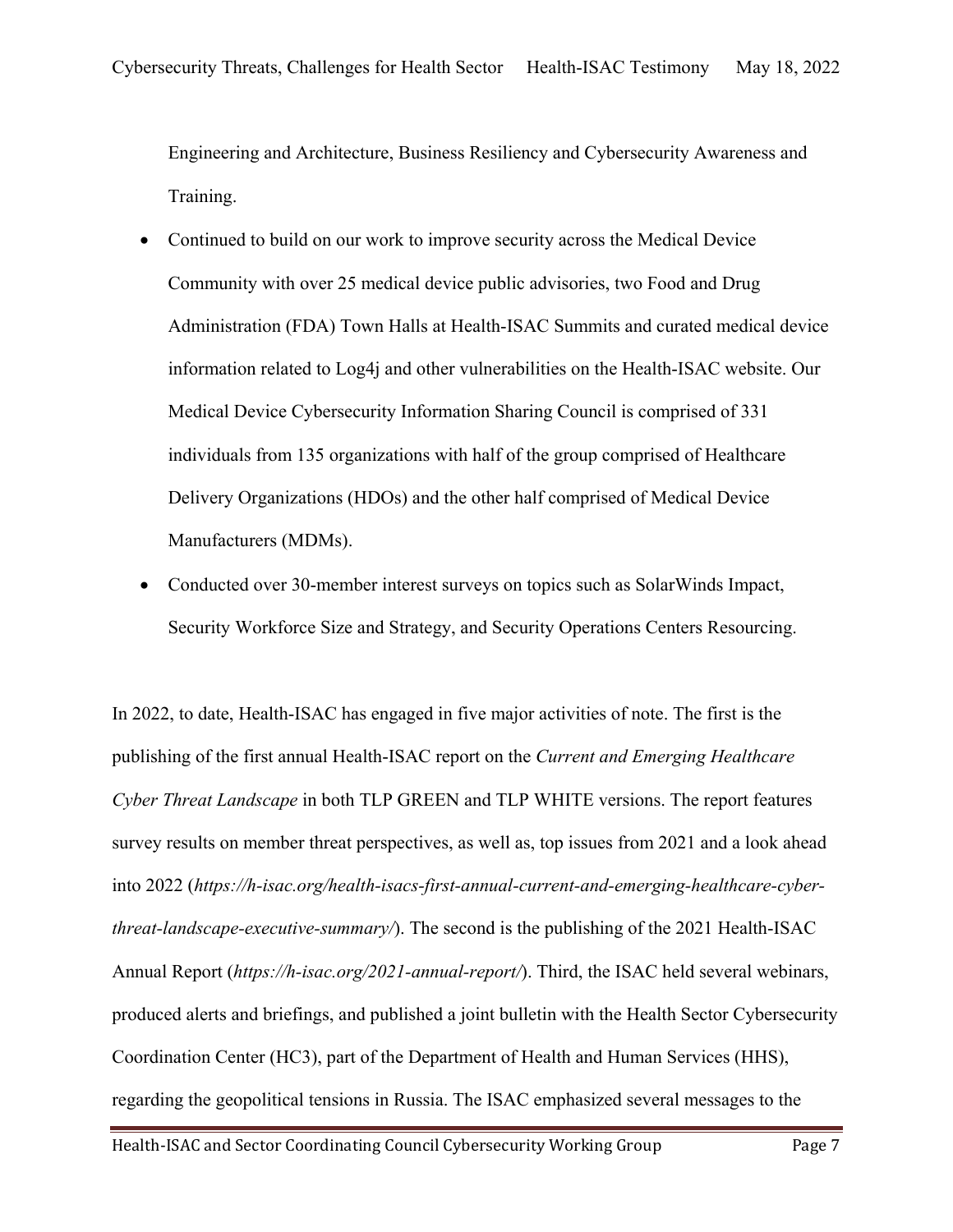sector that resulted from Classified briefings conducted by the White House, Cybersecurity and Infrastructure Security Agency (CISA), and its partners and stood up a working group of members directly impacted by the situation so that they could share challenges, issues, and best practices with each other. Fourth, Health-ISAC worked on another pre-public vulnerability disclosure with CISA and CyberMDX/Forescout on Access: 7 vulnerabilities found in PTC Axeda agenda and Axeda Desktop server.

Fifth, in April 2022, Health-ISAC worked with Microsoft and others to take down the Zloader malware family, one of the most notorious cybercrime operations responsible for ransomware attacks against hospitals in the United States and around the world. The takedown was accomplished through coordinated legal and technical actions and disrupted massive botnets using the Zloader malware family, striking a major blow against cybercriminal operators using Ransomware, such as Ryuk, to extort victims.

With the seizing of hundreds of domain names used by the Zloader malware to remotely command and control victim computers, Microsoft will use the intelligence gained from this takedown to partner with Law Enforcement, Internet Service Providers and Computer Emergency Response Teams around the world to help remediate infected computers, making the Internet safer for consumers and businesses worldwide. Together, these aspects of the operation are expected to undermine the criminal infrastructure that relies on these botnets every day to make money and helps to provide new tools for the industry to work together to proactively fight cybercrime.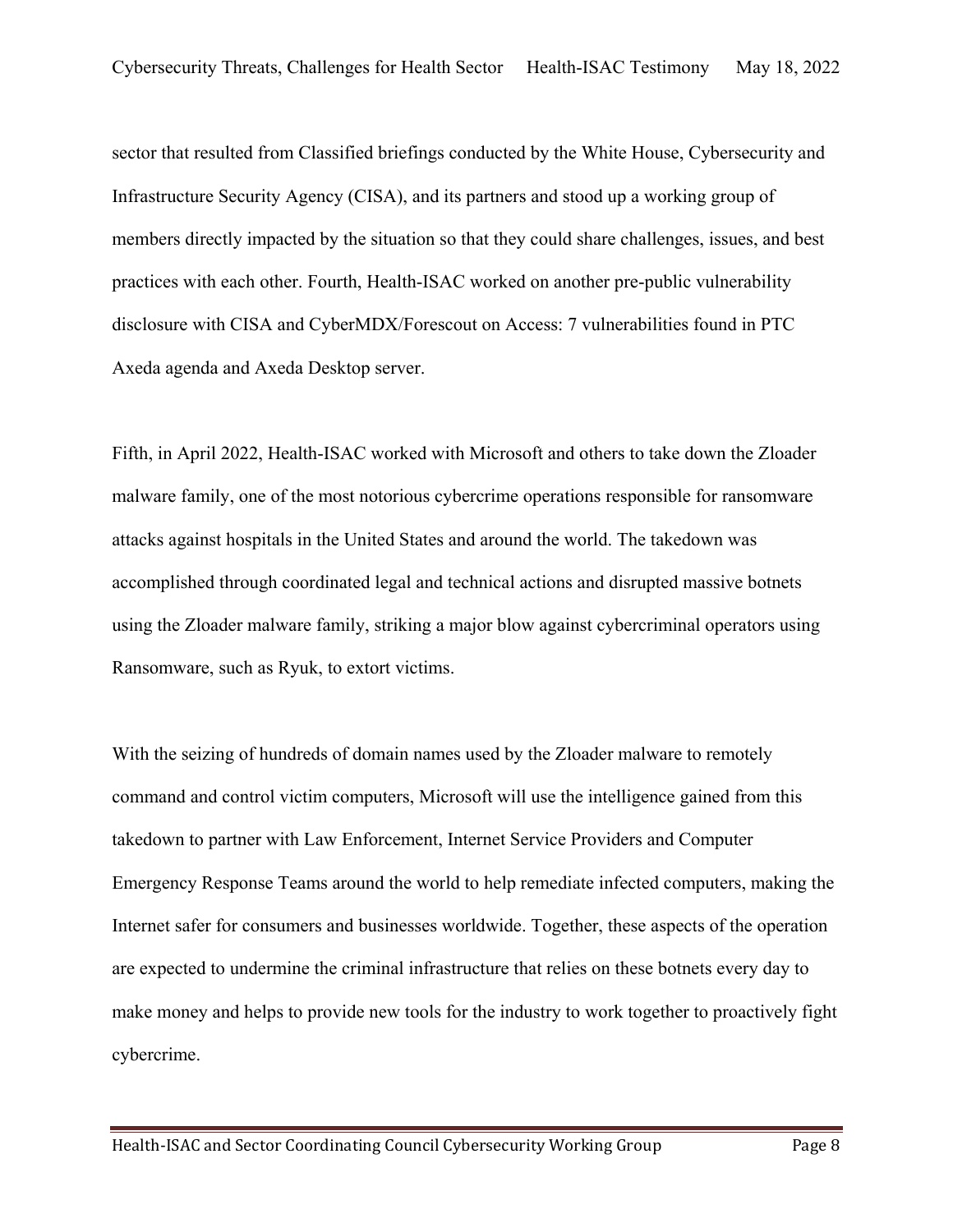At Health-ISAC, our mission is much bigger than the ISAC. We believe building a stronger community both inside and outside of the sector leads to better patient care and a healthier world.

### **HEALTH SECTOR COORDINATING COUNCIL CYBERSECURITY WORKING GROUP**

#### **BACKGROUND**

Healthcare is designated under U.S. national policy as "critical infrastructure" along with 15 other industry sectors, such as financial services, energy, telecommunications, water, transportation and more, represented by industry-organized "Sector Coordinating Councils (SCCs)." These SCC's and their government counterparts form a national public-private partnership coordinated overall by the U.S. Department of Homeland Security through the National Infrastructure Protection Plan (NIPP). The Health Sector Coordinating Council (HSCC) serves as an official advisory council to its government counterparts - HHS and FDA – with a formally-designated critical infrastructure protection function distinct from the advocacy and member services roles of traditional industry associations. The HSCC, HHS and FDA work jointly to identify and mitigate systemic threats to critical healthcare infrastructure, such as pandemics, major weather events, terrorism, active shooters, and cyber-attacks, with a mission to identify cyber and physical risks to the security and resiliency of the sector, develop guidance and policies for mitigating those risks, and facilitate threat preparedness and incident response. The Office of the White House National Cyber Director has identified and engaged the HSCC as a model to accelerate a national healthcare cyber resilience strategy.

The HSCC Cybersecurity Working Group (CWG) is a volunteer coalition of 320 organizations that operate under a charter-based governance structure with an elected Chair, Vice-Chair and

Health-ISAC and Sector Coordinating Council Cybersecurity Working Group Page 9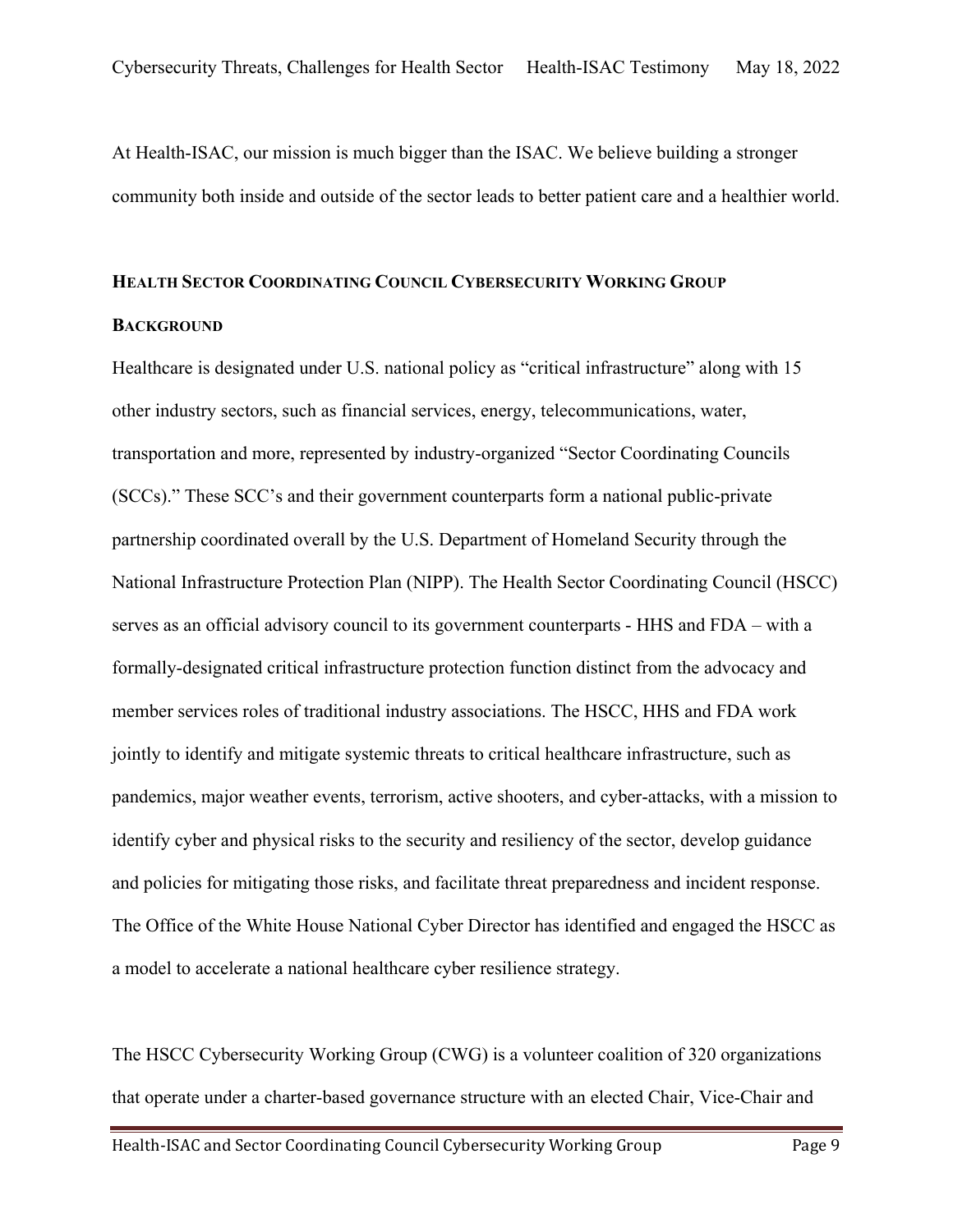Executive Committee. Membership is open to any organization that is a) covered entity or business associate under HIPAA; b) a Health plan or payer; c) regulated by FDA as medical device or pharmaceutical company; d) regulated by HHS Office of the National Coordinator as a Health IT company; e) a public health organization and f) a healthcare industry association or professional society. A small allotment of an "Advisor" member category of consulting and security companies is permitted to participate and support CWG initiatives pro-bono.

When working with our government partners, the industry-led Cybersecurity Working Group becomes the *Joint* Cybersecurity Working Group, which identifies and develops preparedness measures against cybersecurity threats to the security and resiliency of the Health sector. It is organized into outcome-oriented task groups (currently 13) that meet regularly to develop bestpractices for various healthcare cybersecurity disciplines such as 405(d) Health Industry Cybersecurity Practices, Supply Chain Cyber Risk Management, Five-Year Plan, Emerging Technology, Workforce Development, Measurement, Policy, Outreach and Awareness and Risk Assessment and Medical Technology Security including sub-groups around the Joint Security Plan Update, MedTech Legacy Devices, and MedTech Vulnerability Communications.

The CWG has produced 15 major best-practices publications since 2019, freely available to sector stakeholders and the public via its website (*HealthSectorCouncil.org*). These publications include *Health Industry Cybersecurity Practices, Health Industry Cybersecurity Tactical Crisis Response Guide, Health Industry Cybersecurity Securing Telehealth and Telemedicine, Model Contract Language for Medtech Cybersecurity Medtech Vulnerability Communications Toolkit*  and *Operational Continuity Cyber Incident*.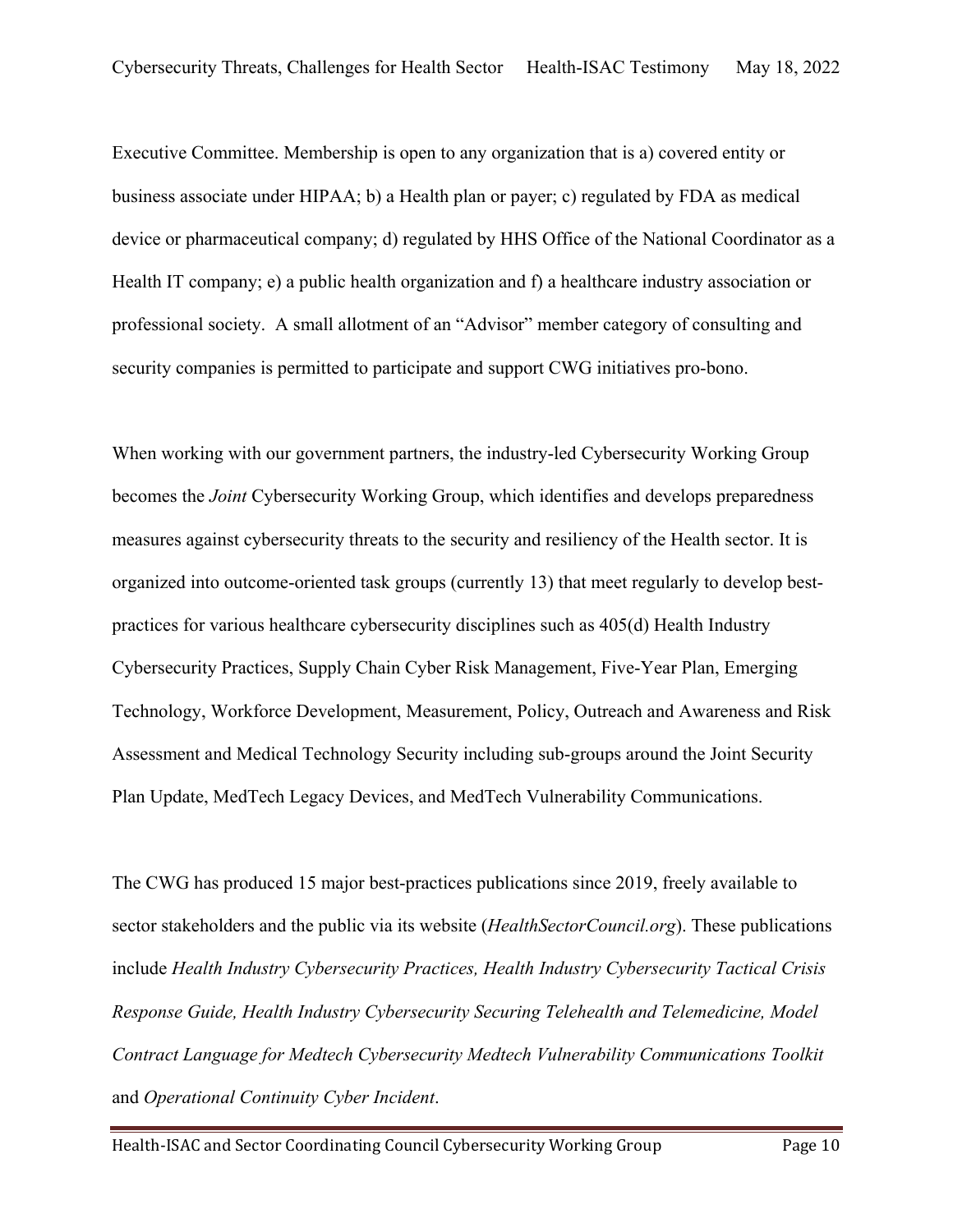Many of these HSCC CWG task group initiatives and deliverables directly address the many important recommendations contained in the 2017 HHS report of the Health Care Industry Cybersecurity (HCIC) Task Force, which was established by the Congress in Section 405(c) of the 2015 Cybersecurity Information Sharing Act and was composed of industry and government experts in healthcare and cybersecurity. At the time, the report characterized the healthcare industry's cybersecurity preparedness as being "in critical condition." As the Health Sector Coordinating Council has been focused on developing cybersecurity best practices and tool kits – by the sector, for the sector – we hope that as more healthcare organizations implement these scalable practices over time, we will raise the sector's preparedness diagnosis to "stable." But in the business of cybersecurity, we are never done, only better.

To support the development of these initiatives, our preparedness, information sharing and incident response, both Health-ISAC and the HSCC CWG work closely with HHS and FDA, both of which serve as our CWG co-chairs and Sector Risk Management Agency (SRMA), as well as, CISA. Our ongoing partnership engagement includes holding weekly calls with the leadership in each organization to assess and discuss issues facing the sector.

#### **THE CYBER THREAT LANDSCAPE IN HEALTHCARE**

Ten years ago, 'cyber' and 'healthcare' were not even placed in the same sentence. Today because of the rise in digital healthcare, the proliferation of advances in technology and the efficiencies of connecting devices and data, the cyber threat surface in healthcare has ballooned and the threat actors have followed. Threat actors have many motivations to attack whether for financial reasons, disruption, intellectual property theft, revenge or to make a political statement.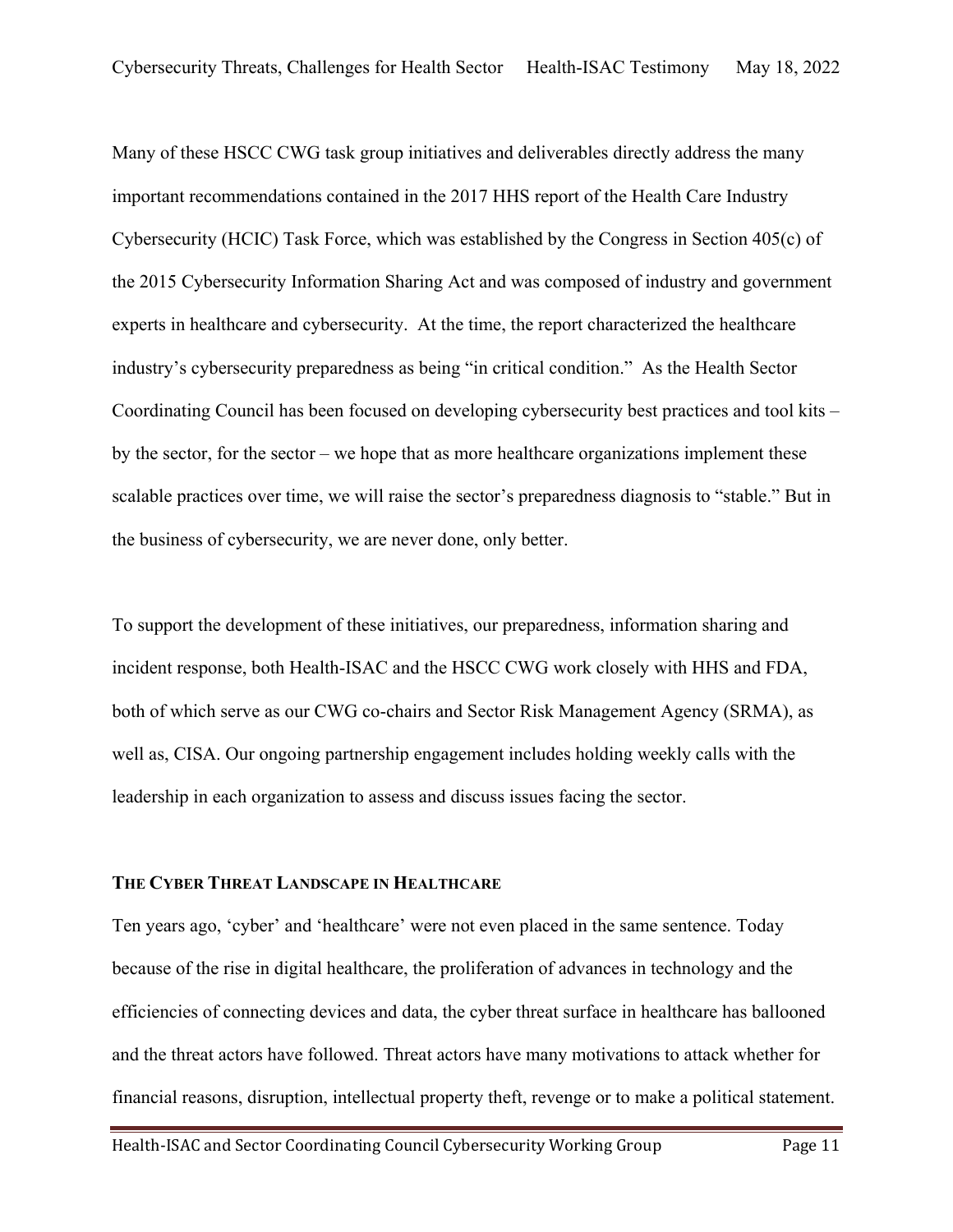Unfortunately, the stakes are very high. The focus has traditionally been on data and privacy but if HDOs, providers, or their suppliers cannot deliver services, as was seen in numerous ransomware attacks, or data is manipulated or destroyed, patient lives can be at risk.

There are essentially five malicious actor groups that are responsible for threats to healthcare, which include Nation States such as Russia and China, Cyber Criminals, Hacktivists, Terrorists, and Insiders who can be malicious or non-malicious. Their motivations range from **Advantage** – intellectual property theft, gain a foothold for further disruption, espionage, blackmail – **Ego** – notoriety, revenge – **Ideology** – political, social, cultural and **Greed** – money, power.

The various actor groups use several Tactics, Techniques and Procedures (TTPs) to conduct their activity. Some TTPs are Phishing and Spearphishing, Ransomware, Wipers, Distributed Denial of Service (DDoS), Business Email Compromise, Remote Access, Supply Chain Attacks, Scanning and Exploiting Vulnerabilities, Social Engineering and Credential Theft.

In November 2021, Health-ISAC conducted a survey of its members asking them to rank order the Top 5 "*greatest cybersecurity concerns*" facing their organizations for both 2021 and 2022. The survey included cyber (e.g., CISO) and non-cyber executives (e.g., CFO), multiple healthcare subsectors (e.g., Providers, Pharmaceutical Manufacturers, Payers, Medical Device Manufacturers, Health Information Technology), as well as, healthcare organizations of varying sizes and budgets. The Top 5 threats, which were the same for both 2021 and 2022 were:

- 1. Ransomware Deployment
- 2. Phishing/Spear-Phishing Attacks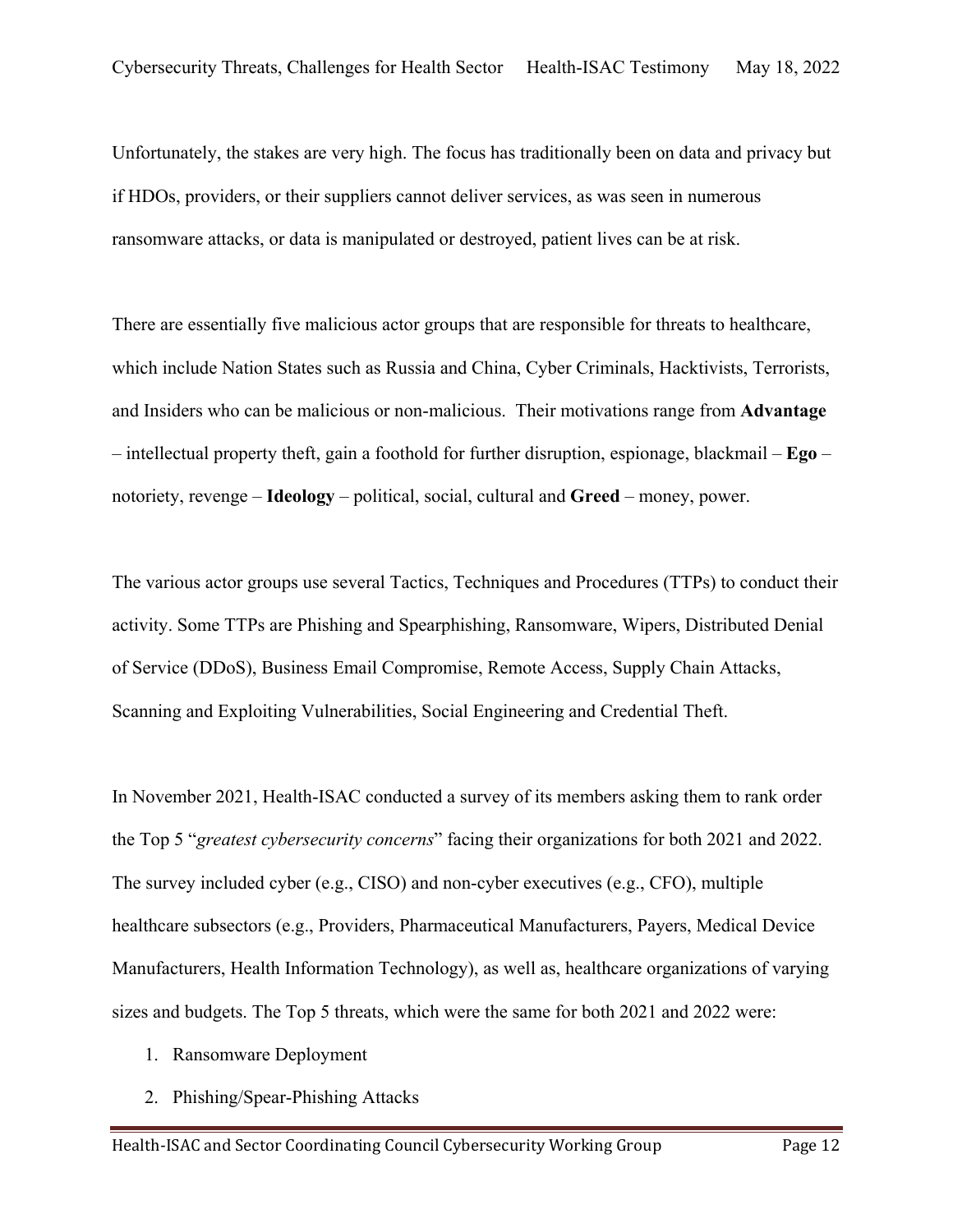- 3. Third-Party/Partner Breach
- 4. Data Breach
- 5. Insider Threat

Ransomware has had a big impact on the Health sector and threat actors have evolved their techniques over the last two years from simply just asking for a payment to unlock files to blackmailing organizations with threats to release records to the public. According to the Federal Bureau of Investigation (FBI) Internet Crime Complaint Center's (IC3) 2021 *Internet Crime Report*, the Health sector experienced at least 148 ransomware attacks between June of 2021 and December of 2021 resulting in millions of dollars of losses.

Ransomware family groups that have been particularly prolific in the healthcare sector include Conti and its Ryuk Ransomware. Ryuk has been linked to more than 200 ransomware attacks impacting hospitals, public health departments, nursing homes and patient care facilities around the world since 2018. The attacks resulted in the temporary or permanent loss of IT systems that support many of the provider delivery functions in modern hospitals resulting in cancelled surgeries and delayed medical care. Some examples of impacts caused by Ryuk at patient care facilities in the United States since 2018 include:

- Ryuk attack forced ambulances to divert, causing a 90-minute delay in emergency patient services.
- Ryuk disrupted delivery of chemotherapy treatments for cancer patients.
- Ryuk forced hospitals to cancel elective procedures.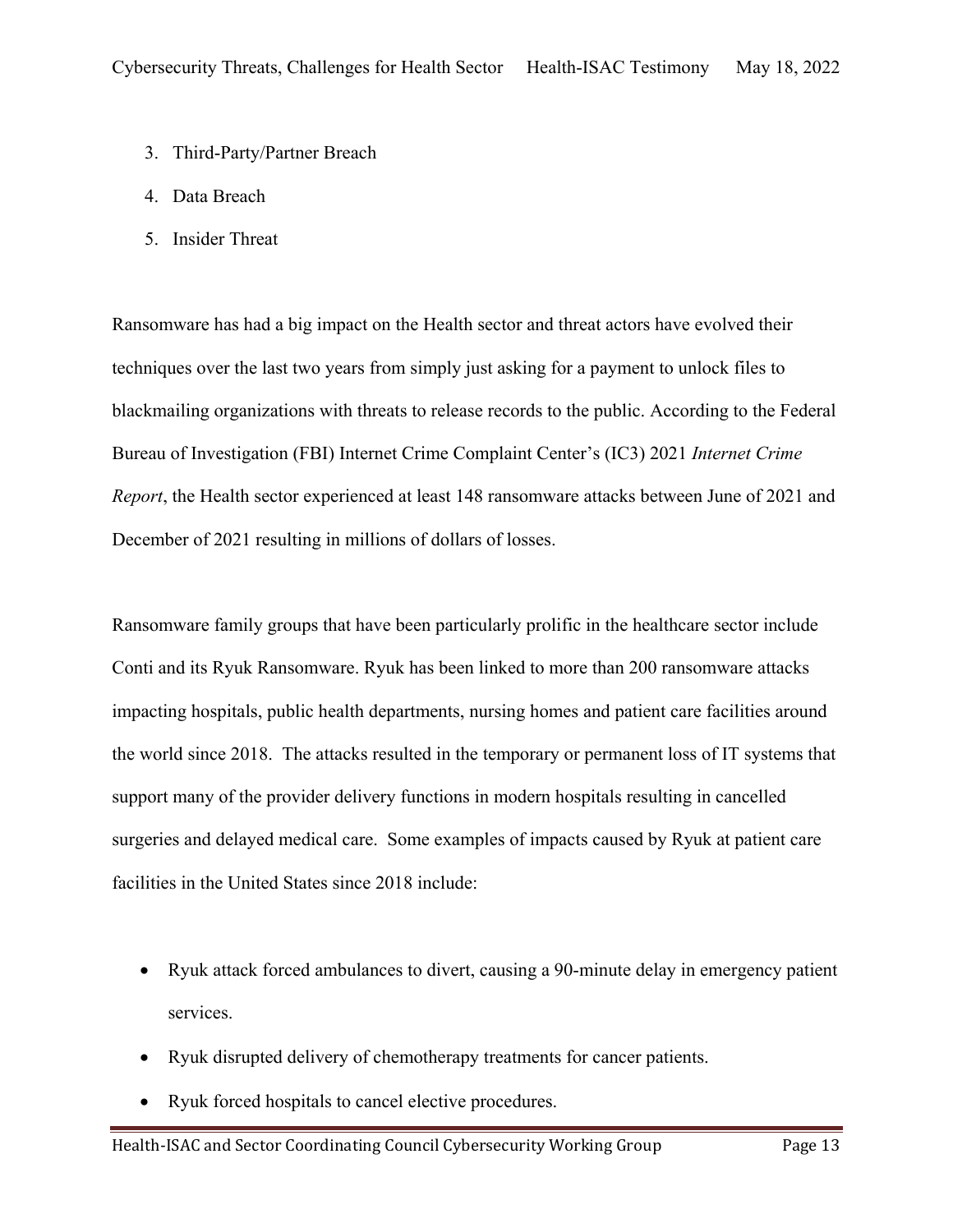- Ryuk caused delays in reporting of laboratory results.
- Ryuk caused delays in scheduling appointments for maternity and oncology patients.
- Ryuk caused more than three weeks of downtime for the Electronic Health Records management system.
- Ryuk impacted systems at nursing homes, causing patient records to be unavailable and prohibiting pharmaceuticals orders from being placed, and
- Ryuk leaked sensitive patient data including treatments, diagnoses, and other information of hundreds of thousands of people.

Hospitals reported revenue losses due to Ryuk infections of nearly \$100 million from data Health-ISAC obtained through interviews with hospital staff, public statements, and media articles. The Ryuk attacks also caused an estimated \$500 million in costs to respond to the attacks – costs that include ransomware payments, digital forensic services, security improvements and upgrading impacted systems plus other expenses. A high-profile attack as the result of Conti/Ryuk was against the Health Service Executive (HSE), the national health system in Ireland consisting of 54 hospitals, in May of 2021. The attack brought all the IT systems within HSE nationwide down and it took four months to completely recover from the incident.

Other Ransomware families are REvil/Sodinokibi, Hive, Lokibot, Pysa and Clop. Health-ISAC assesses that in 2022, Ransomware will continue to proliferate, and cybercriminals will target critical systems to the operations of healthcare organizations to force healthcare organizations to pay a ransom quickly and not allow time for investigation or forensic examination prior to paying the ransom demanded.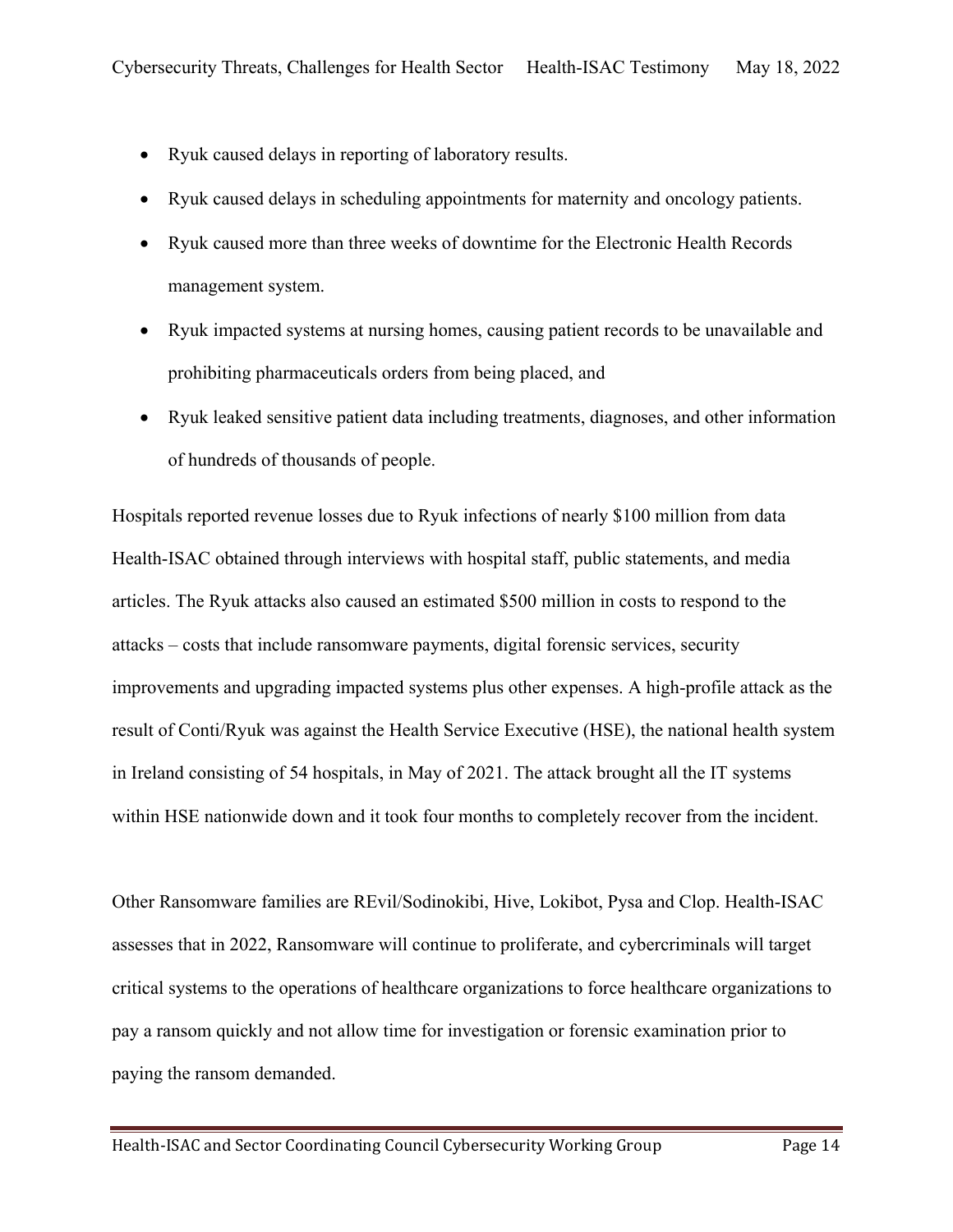The other impact of Ransomware is the downstream effects that result when suppliers are attacked. When Kronos, a Human Resources Management Solutions firm widely used in healthcare, was attacked in December of 2021, numerous hospitals were impacted. Hospitals were forced to manage payroll, staff scheduling, and issuing staff IDs manually during a surge in COVID-19 infections. In January 2021, when WestRock, a packaging solutions manufacturer that was essential in providing packaging for COVID-19 vaccines, treatments, and diagnostics, was hit with a Ransomware attack, pharmaceutical manufacturers were impacted by slowdowns in package production and shipping during a vital period in the pandemic.

The COVID-19 Pandemic was a factor in several incidents that took place over 2020 and 2021. Nation State activity has always been present in the sector, but it was especially visible during the COVID-19 pandemic with the desire to gain knowledge about vaccines, diagnostics and therapeutics related to COVID-19. Threat actors accessed documents covering the regulatory submission for Pfizer and BioNTech's COVID-19 vaccine candidate BNT162b2 at the European Medicines Agency (EMA) where the documents had been stored on EMA's servers. There were also several incidents such as when threat actors attacked and blocked access to an Italian COVID-19 vaccination booking system. Other activities targeted organizations offering cold storage and delivery processes for keeping vaccines at safe temperatures with phishing and spear-phishing campaigns.

A concerning threat actor trend has been the intention and ability to target IT providers, Managed Service Providers and Enterprise Management Software Systems to gain access to a larger group of victims. For example, in February of 2020, threat actors affiliated with Russia's SVR (foreign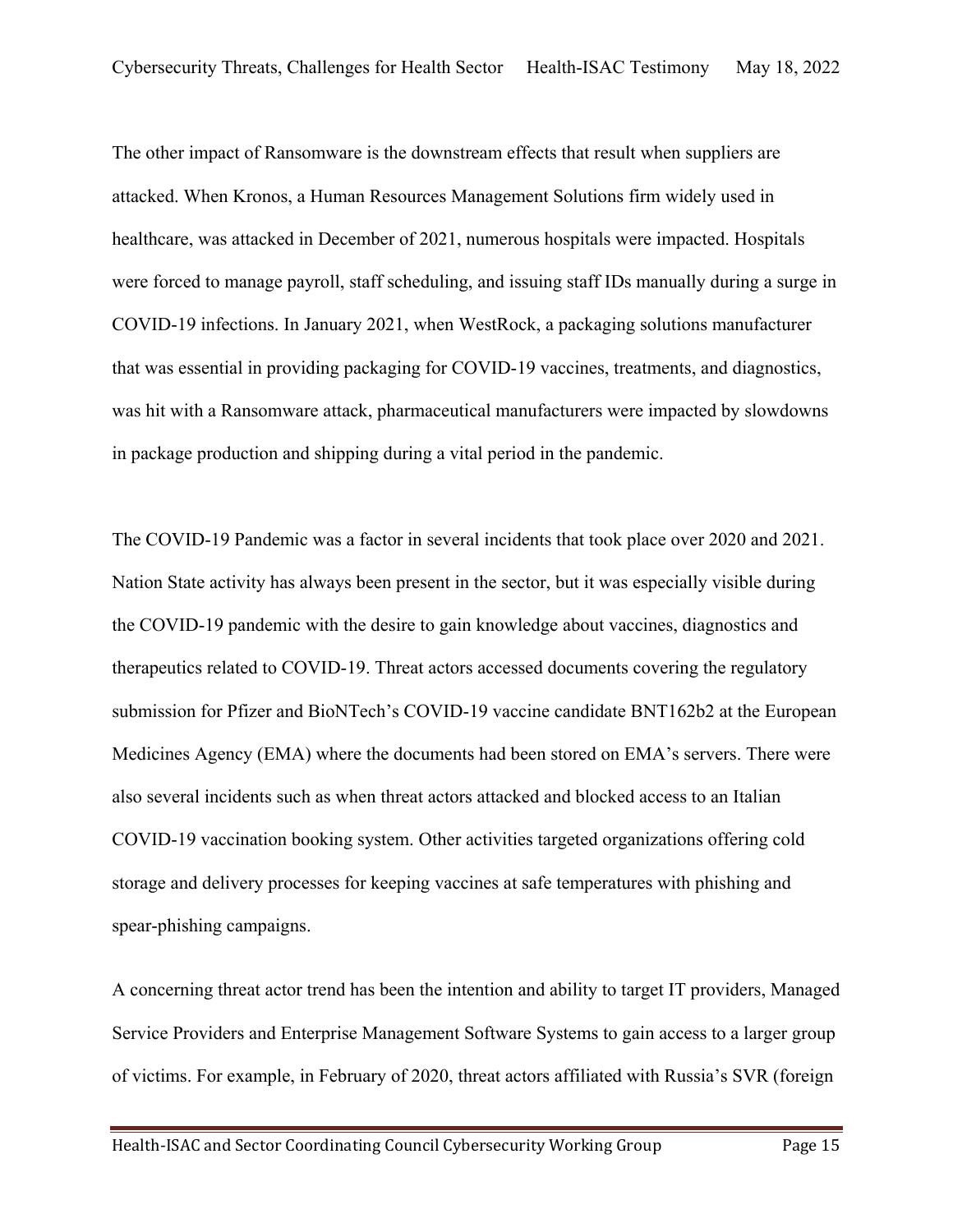intelligence service) injected malicious code into an update for SolarWinds Orion, a network monitoring software used by several organizations including the U.S. Federal Government. The malicious code went undetected until December 2020 and infected over 18,000 machines through the supply chain. Other high profile supply chain compromises included Kaseya and Accenture. Likely heading into 2022 threat actors will evolve this tactic and focus on compromising cloud providers to gain access to the sensitive data and networks of multiple victims.

Vulnerabilities also posed a huge problem for the sector. According to a graph published by the National Institute of Standards and Technology (NIST), vulnerabilities increased for a fifth straight year with 18,378 reported in 2021. Of that number, 3,646 were considered high-risk. Of particular note were the PrintNightmare vulnerability, the Microsoft Exchange Proxy Shell Attack vulnerability, and the Apache Log4j vulnerability which had very broad implications across the sector.

In 2022 there has been increased focus on Nation State activity and related criminal cyber activity surrounding the geopolitical events occurring between Russia and Ukraine. Many fear a fall-out from Russian activities against Ukraine such as what occurred during the 2017 Petya/Not Petya attacks that impacted over 300 companies, many of which were large multi-national corporations, and cost over \$10 billion. Recent reporting shows Russian threat actors attacked Viasat, a US provider of high-speed satellite broadband services, one hour before Russia invaded Ukraine. Thousands of satellite terminals were affected impacting myriad internet users in Europe as well as over 5,800 wind turbines producing electricity. Even if healthcare is not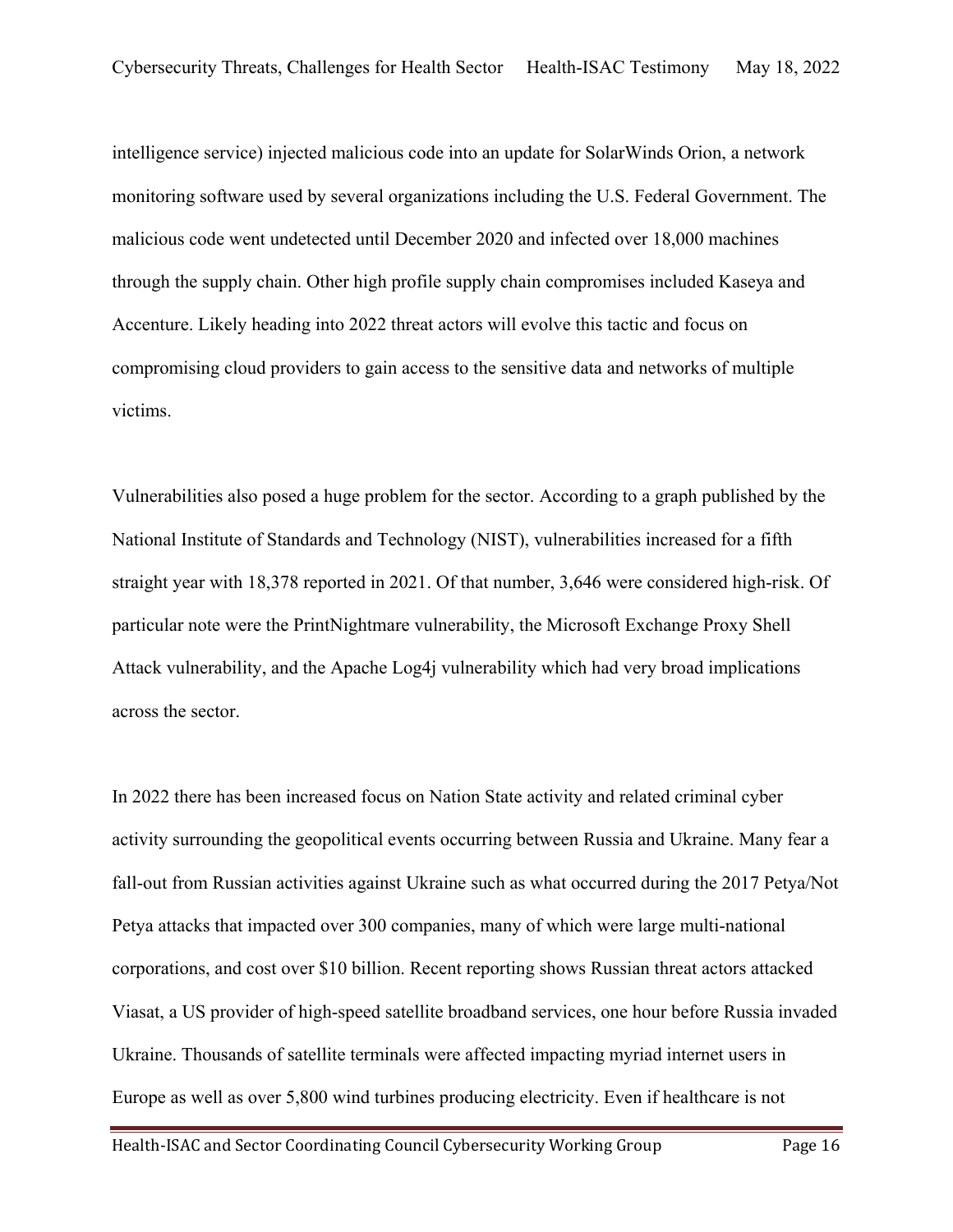directly targeted, cascading impacts such as access to communications and electricity can be substantial. Health-ISAC assesses that threat actor cyber activities will continue to rise and evolve, and the sector needs to be ever vigilant, as well as, develop robust enterprise risk management and resiliency strategies.

#### **THE UNIQUE NATURE OF HEALTHCARE**

The Health sector is highly inter-connected. Unlike in other sectors, healthcare data must be portable. Sensitive patient information must move between various medical providers, pharmacies, diagnostic facilities, and payers to facilitate proper patient care and history, as well as, payment for those services. Many healthcare facilities such as hospitals operate in environments that are accessible to the public. Hospitals employ tens of thousands of medical devices, many using outdated operating systems, and many of which are connected to a network. These devices are made by a variety of manufacturers with various levels of security and patching protocols built in. Expensive equipment such as Magnetic Resonance Imaging (MRI) machines are not easily replaced and run on software that is no longer patched or supported. In addition, many of these devices run 24 hours a day, seven days a week, 365 days a year, so taking them offline for patching or other security needs is complicated.

When supply chains are tightened or non-existent for various reasons, or pandemics or natural or man-made regional disasters occur, stretched supplies and staff become an additional factor.

Coupled with a diverse base within the sector, a highly regulated environment, complex siloed departments, a lack of skilled cyber staff, a lack of cyber security situational awareness, a lack of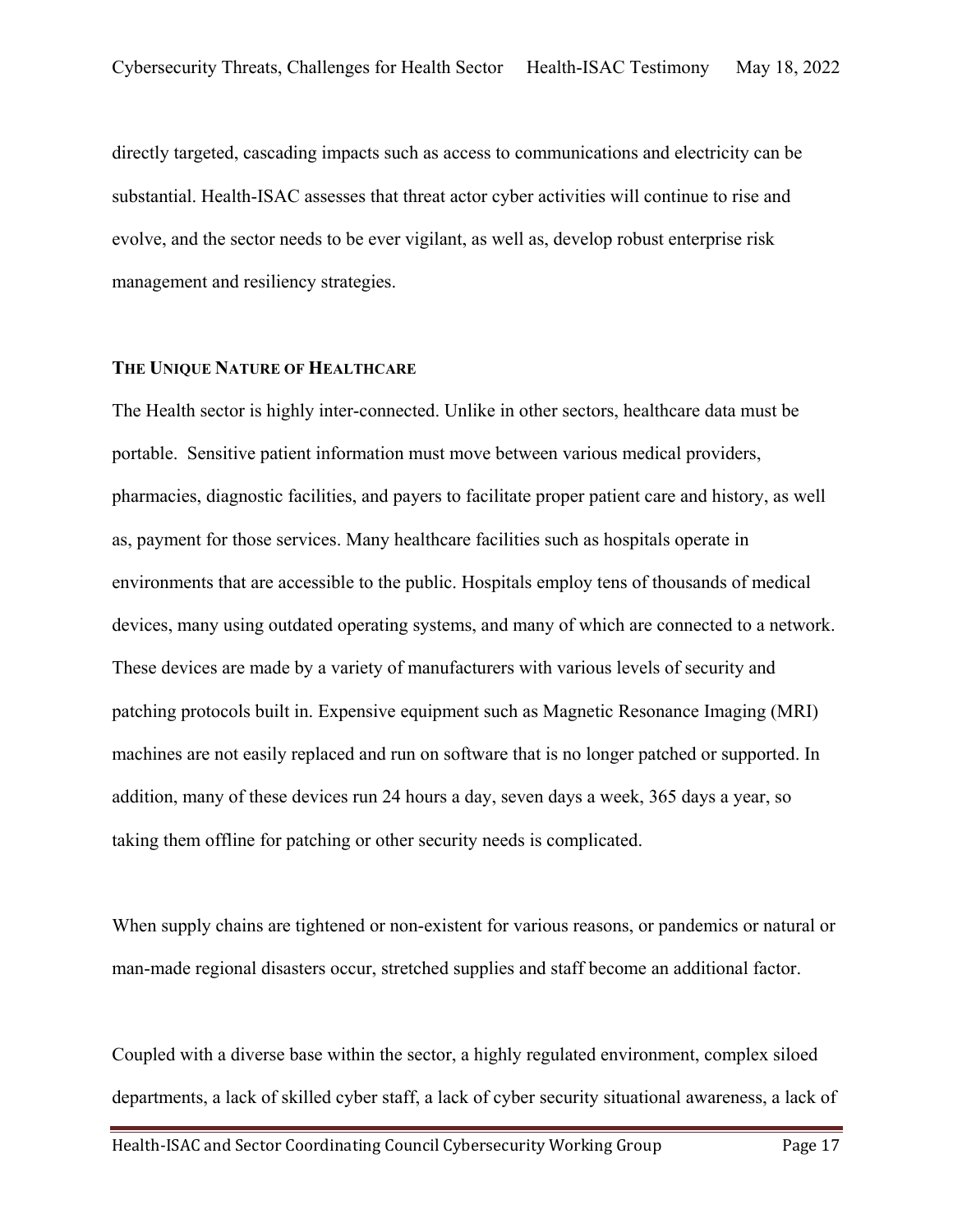knowledge and training for the medical staff as well as at the CEO and Board level, and lack of cyber security strategy including a risk management approach, the Health and Public Health sector faces enormous challenges.

### **MEETING THE CHALLENGE**

Despite the numerous challenges, many organizations in the Health sector have taken great strides to make certain their environments are as protected and resilient as they can be. As can be seen by the contributions of the Health Sector Coordinating Council Cybersecurity Working Group and Health-ISAC, countless individuals dedicate numerous hours of their time to help ensure the sector is strong and secure. Both the HSCC CWG and Health ISAC have robust communities that thrive on collaboration in their mission. As is the tradition in medicine, members of these two organizations truly care about patient welfare and safety and the protection of the ecosystem that contributes to them. Members share best practices, indicators of compromise, mitigation strategies and other vital information to accomplish this. When the Petya/Not Petya attacks of 2017 took place, some 60 individuals of approximately 34 Health-ISAC member firms came together and within 48 hours, determined what the actual attack was, the attack vector, how it spread and how to stop it and the shared their findings not just within the sector but globally via the Health-ISAC website and alerts. The publications produced, webinars and workshops held, exercises conducted and TLP WHITE alerts are open to the sector and are free. In 2021, Health-ISAC delivered targeted alerts to 49 healthcare companies that were non-members. The Zloader takedown will benefit countless organizations inside and outside of the sector and industry is looking to do more in this space.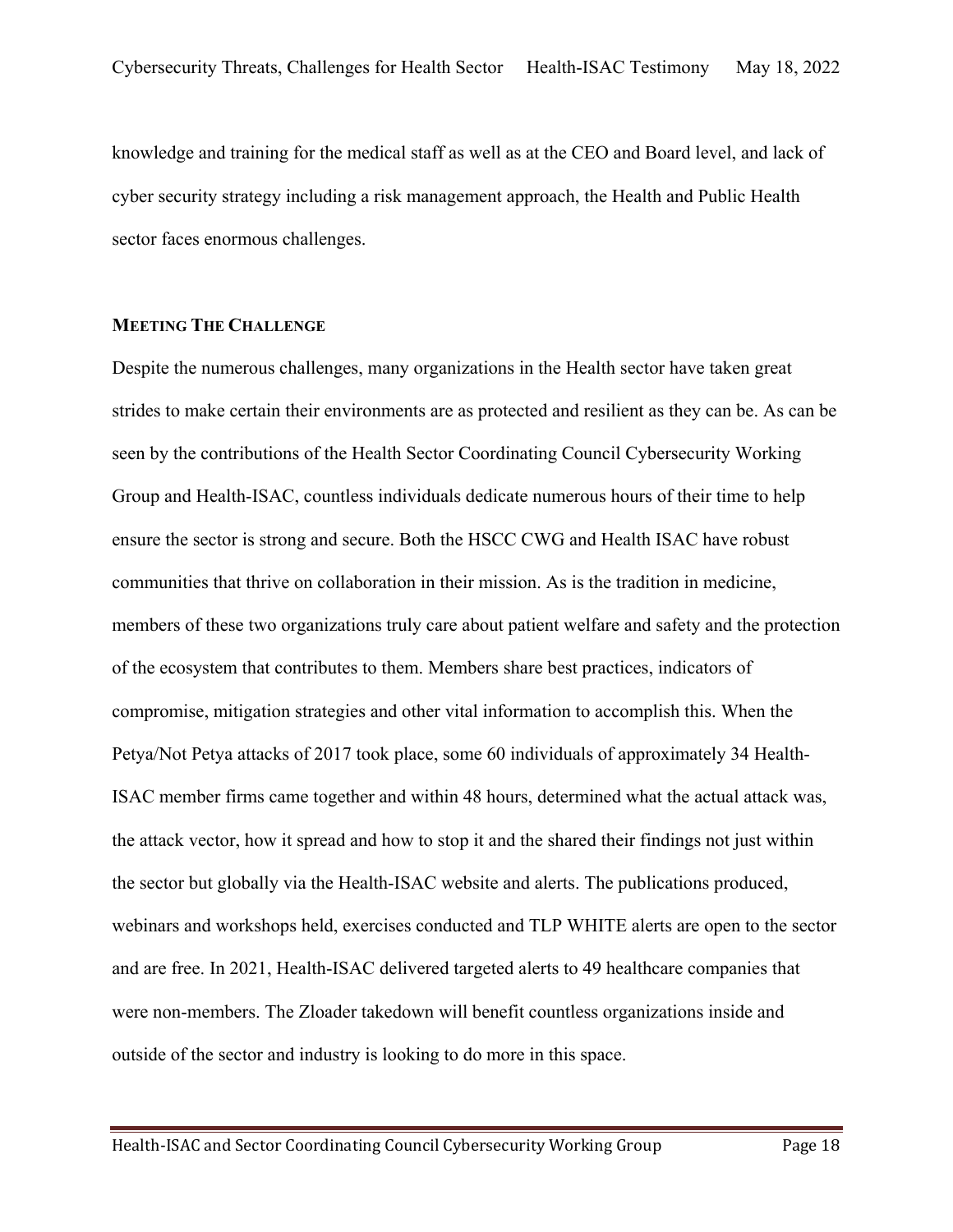Despite the number of great initiatives and efforts underway within the sector, the sector needs to be vigilant. We can no longer look at the challenges through just a cyber- or physical security lens, but must employ enterprise risk management to consider all threats to operational resilience. As evidenced by Hurricane Maria in Puerto Rico and its impact on the availability of IV bags, ransomware attacks on healthcare and healthcare suppliers, which have crippled healthcare delivery, the COVID-19 shutdown in Shanghai that has tightened the supply of contrast fluid used for imaging, which has forced physicians to prioritize which patients can get CT scans, MRIs and more, healthcare organizations must constantly be focused on all threats to healthcare delivery and patient safety. The healthcare sector should be supported and incentivized in this vital effort.

Congress can help meet this challenge by focusing on three key areas:

# 1-EDUCATION, RECOGNITION AND FACILITATION OF THE IMPORTANCE OF INFORMATION SHARING

One of the greatest challenges for Health-ISAC and all ISACs is the lack of awareness amongst the critical infrastructure owners and operators, particularly the smaller owners and operators, that the ISACs and SCCs exist and have valuable tools available to improve security – many of which are free to use. Numerous incidents have shown that effective information sharing amongst robust trusted networks of members works in combatting cyber threats.

Government, and specifically the SRMAs should regularly and consistently encourage owner/operators and especially at the Board and CEO level to join their respective ISACs and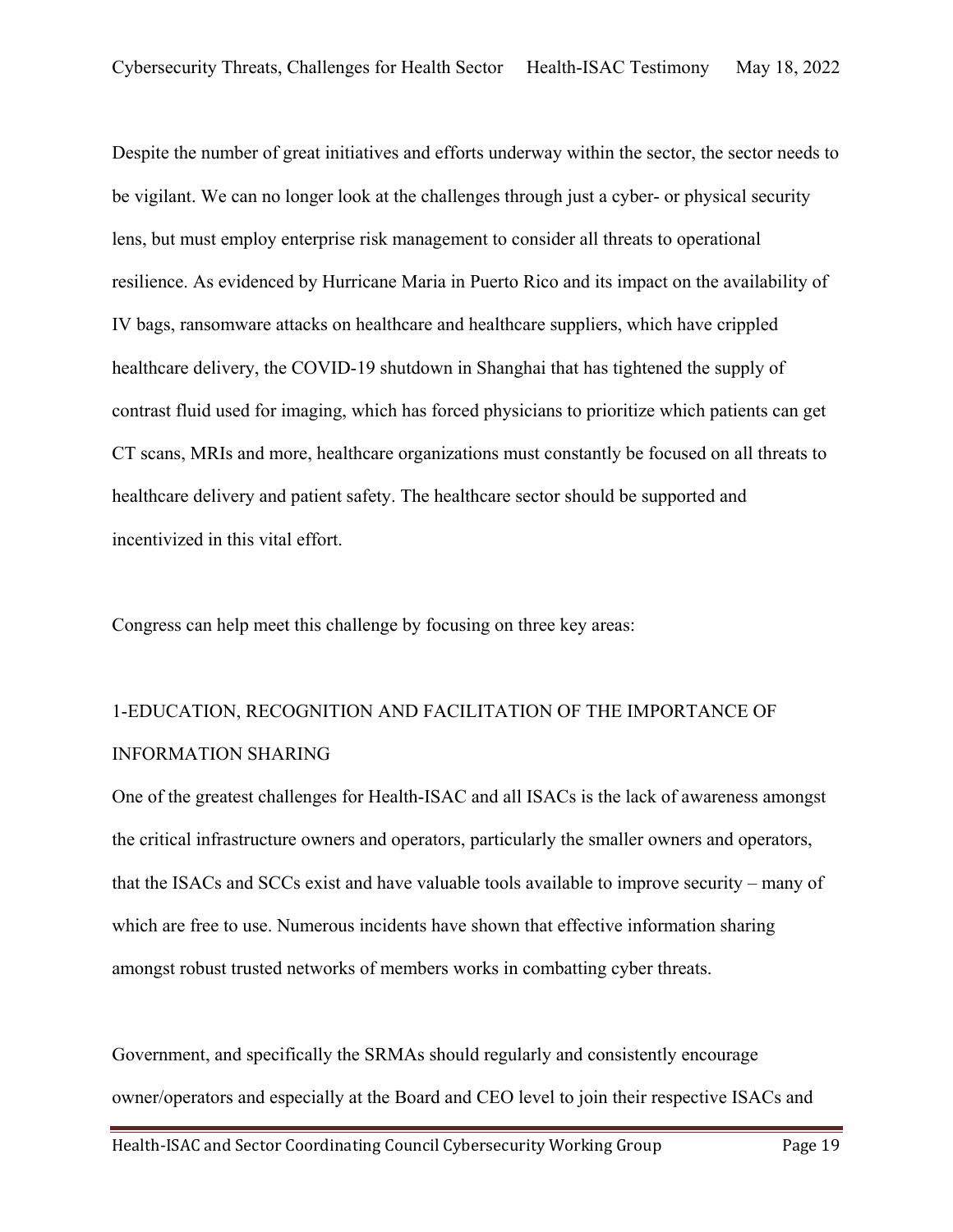Sector Coordinating Councils. This has been very effective in the financial sector where the United States Department of the Treasury, the regulators and state agencies have been strongly encouraging membership in the FS-ISAC as a best practice.

The SRMAs indeed have a policy reference for this kind of advisory to their sector representatives: the NIST Cybersecurity Framework. This Framework, developed over the course of a year collaboratively by government and private sector stakeholders, lays out a cyber risk management framework linked to five core functions: identify, protect, detect, respond, and recover. Among the functional categories identified as part of a mature cyber risk management strategy is external communications and coordination around cyber security threats, response, and best practices. In other words, membership in an ISAC or ISAO and/or the SCC is an essential element of a successful cyber risk management strategy.

Another way to facilitate sharing and build robust communities is by providing financial incentives through tax breaks or other means to critical infrastructure organizations that join their respective ISACs and/or SCCs.

#### 2-PROVIDE INCENTIVES FOR ADOPTION OF CYBERSECURITY BEST PRACTICES

Cyber threat actors are agile, in many cases run their operations as businesses, are sophisticated and constantly evolve their TTPs to infiltrate an organization's defenses and achieve their goal. It is much easier to attack versus defend and healthcare organizations are often at a disadvantage, especially smaller organizations that do not have financial and infrastructure resources. Due to the huge growth in cybercrime and large ransomware payouts, sophisticated and organized